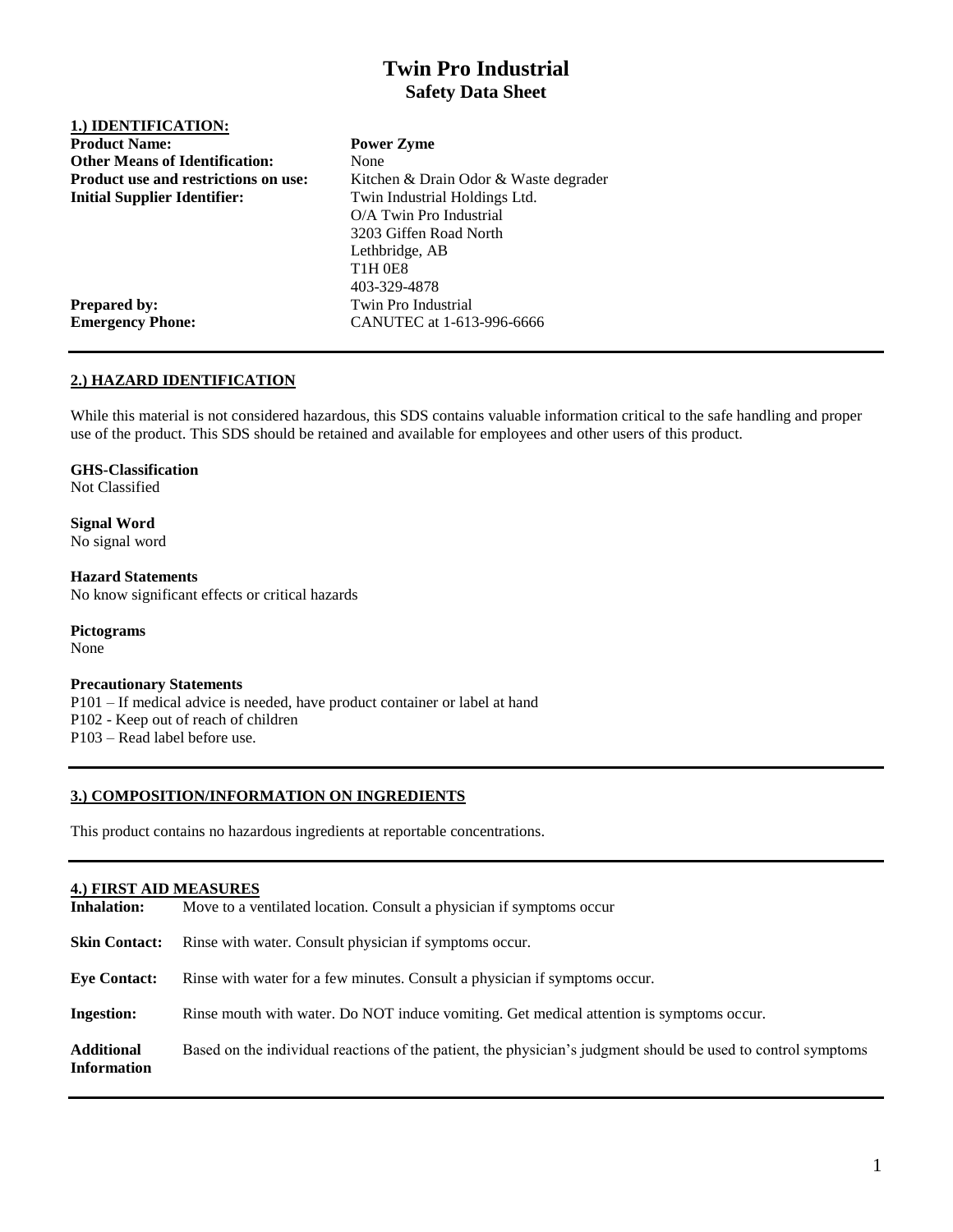## **5.) FIRE – FIGHTING MEASURES**

**Suitable Extinguishing Media:** Non-flammable, use extinguishing media for surrounding fire.

| <b>Unsuitable Extinguishing media: Not Available</b>                               |                                                                                                                                    |
|------------------------------------------------------------------------------------|------------------------------------------------------------------------------------------------------------------------------------|
| <b>Specific Hazards Arising From</b> Not Available<br><b>The Chemical</b>          |                                                                                                                                    |
| <b>Special Protective Equipment</b><br>And precautions for<br><b>Fire-Fighters</b> | Fire Fighters should wear full protective clothing, including self-contained breathing<br>equipment suitable for surrounding fire. |

| 6.) ACCIDENTAL RELEASE MEASURES<br><b>Personal Precautions/</b><br><b>Protective Equipment/</b><br><b>Emergency Procedures:</b> | Wear appropriate protective equipment. Ventilate area.                                                                                                    |
|---------------------------------------------------------------------------------------------------------------------------------|-----------------------------------------------------------------------------------------------------------------------------------------------------------|
| <b>Environmental precautions:</b>                                                                                               | Prevent from entering sewers, waterways or low areas.                                                                                                     |
| <b>Methods and Materials:</b><br><b>For Containment and</b><br><b>Cleaning up:</b>                                              | Scoop up excess product and wash site with water. If spill is large, stop at source. Dike area<br>to prevent spreading and pump spillage to salvage tank. |

## **7.) HANDLING AND STORAGE**

**Precautions for Safe Handling:** Avoid breathing dust, vapor, mist or gas. Avoid contact with skin and eyes. Wash thoroughly after handling. **Conditions for Safe Storage:** Keep out of reach of children. Keep containers tightly closed when not in use. Store in a cool, dry, well ventilated area. Store at 15 -30°C

## **8.) EXPOSURE CONTROLS/PERSONAL PROTECTION**

| <b>Exposure Limit(s)</b>         |                                                                                                                                                                                                                                                                                              |                                                                                  |               |
|----------------------------------|----------------------------------------------------------------------------------------------------------------------------------------------------------------------------------------------------------------------------------------------------------------------------------------------|----------------------------------------------------------------------------------|---------------|
| <b>Product</b>                   | <b>Regulation</b>                                                                                                                                                                                                                                                                            | <b>Type of Listing</b>                                                           | Value         |
| Power Zyme                       | Not Available                                                                                                                                                                                                                                                                                | Not Available                                                                    | Not Available |
| <b>Engineering Controls:</b>     |                                                                                                                                                                                                                                                                                              |                                                                                  |               |
| <b>Ventilation Requirements:</b> | Mechanical ventilation (dilution or local exhaust), press or personnel enclosure and control of<br>process conditions must be provided in accordance with all fire codes and regulatory<br>requirements. Supply sufficient replacement air to make up for air removed by exhaust<br>systems. |                                                                                  |               |
| Other:                           | Emergency shower and eyewash should be available and tested in accordance with<br>regulations and be in close proximity.                                                                                                                                                                     |                                                                                  |               |
| <b>Protective Equipment:</b>     |                                                                                                                                                                                                                                                                                              |                                                                                  |               |
| <b>Eye/Face:</b>                 |                                                                                                                                                                                                                                                                                              | Wear goggles or safety glasses if a splashing hazard exists.                     |               |
| <b>Hand Protection:</b>          | No specific requirements, but it is a good practice to prevent skin contact.                                                                                                                                                                                                                 |                                                                                  |               |
| <b>Skin and Body Protection:</b> | No specific requirements, but it is a good practice to prevent skin contact. Wash contaminated<br>clothing and dry thoroughly before reuse.                                                                                                                                                  |                                                                                  |               |
| <b>Respiratory Protection:</b>   |                                                                                                                                                                                                                                                                                              | Use a NIOSH approved respirator if irritation or other symptoms are experienced. |               |
| <b>Thermal Hazards:</b>          | Not Available                                                                                                                                                                                                                                                                                |                                                                                  |               |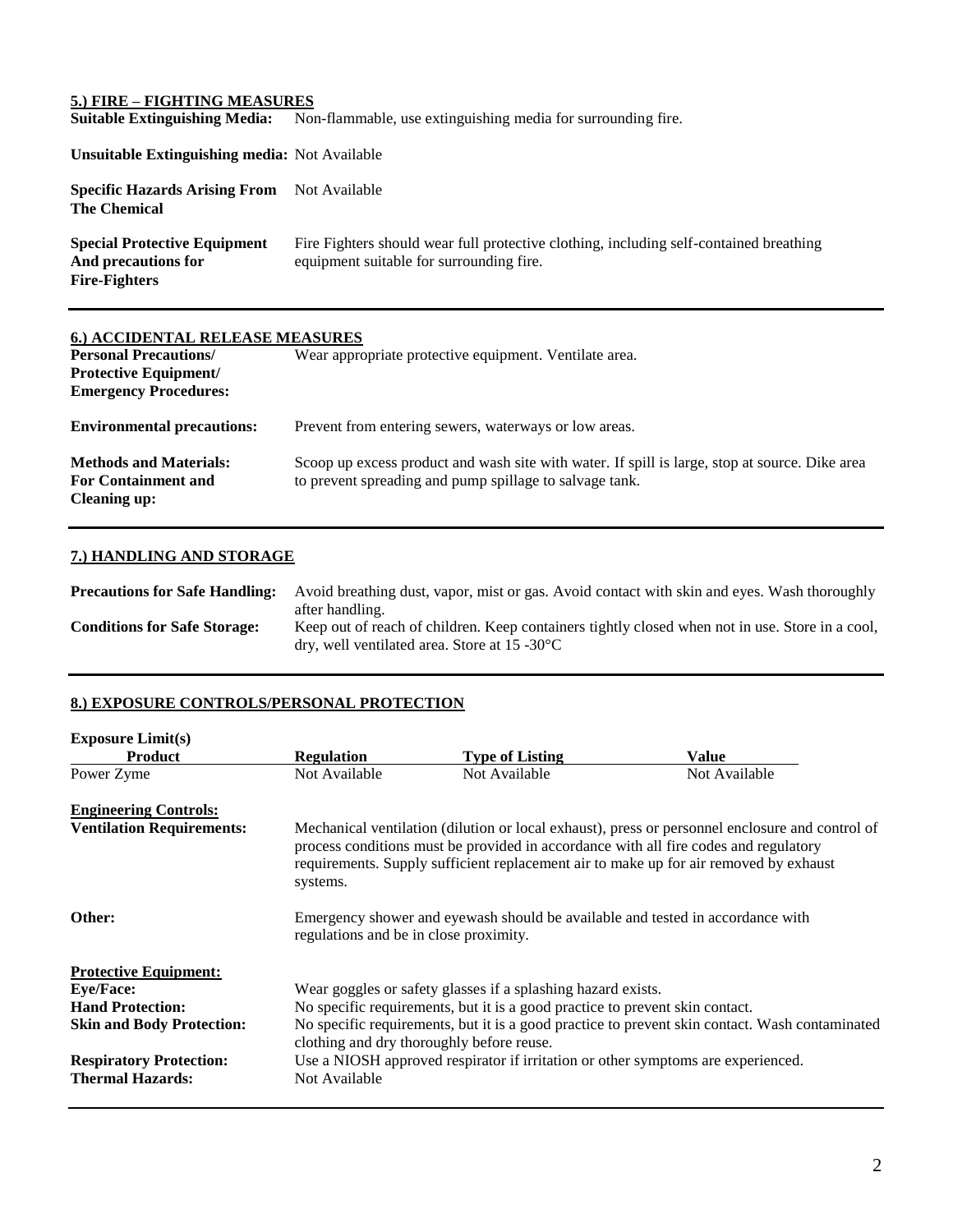## **9.) PHYSICAL AND CHEMICAL PROPERTIES**

| Appearance:                                             |                |
|---------------------------------------------------------|----------------|
| <b>Physical state:</b>                                  | Liquid         |
| <b>Color</b>                                            | Red            |
| Odor                                                    | Pleasant scent |
| <b>Odor Threshold</b>                                   | Not Available  |
| <b>Property</b>                                         |                |
| pH                                                      | $6.5 - 7.5$    |
| <b>Melting Point/Freezing Point</b>                     | Not Available  |
| $\mathbf{r}$ $\mathbf{n}$ , $\mathbf{n}$ , $\mathbf{n}$ | <b>ATA</b> 11  |

| Meithe I bint Freezing I bint                 | $NUL$ Available     |
|-----------------------------------------------|---------------------|
| <b>Initial Boiling Point/Boiling Range</b>    | Not Available       |
| <b>Flash Point</b>                            | Non-Flammable       |
| <b>Upper Flammable Limit</b>                  | Not Applicable      |
| <b>Lower Flammable Limit</b>                  | Not Applicable      |
| Vapor Pressure(mm Hg, 20°C)                   | Equivalent to water |
| Vapor Density (Air=1)                         | Not Available       |
| <b>Relative Density</b>                       | 1.01                |
| Solubility(ies)                               | Completely soluble  |
| <b>Partition Coefficient: n-octanol/water</b> | Not Available       |
| <b>Auto-ignition Temperature</b>              | Not Applicable      |
| <b>Decomposition Temperature</b>              | Not Available       |
| <b>Viscosity</b>                              | Not Available       |
|                                               |                     |

**Not Available Non-Flammable Not Applicable** Not Available Completely soluble **Not Available** 

## **10.) STABILITY AND REACTIVITY**

| <b>Reactivity:</b>                         | Not Available                                            |
|--------------------------------------------|----------------------------------------------------------|
| <b>Stability:</b>                          | Stable under normal temperatures and pressure            |
| <b>Possibility of Hazardous Reactions:</b> | Not Available                                            |
| <b>Conditions to Avoid:</b>                | Isolate from extreme heat and open flames                |
| <b>Incompatible Materials:</b>             | Avoid strong oxidizing agents, acids and bases           |
| <b>Hazardous Decomposition Products:</b>   | Carbon oxides, Sodium Oxides, Sulfur Oxides from heating |

## **11.) TOXICOLOGICAL PROPERTIES**

| <b>Acute Toxicity</b>                     |                |                                                            |                                    |  |
|-------------------------------------------|----------------|------------------------------------------------------------|------------------------------------|--|
| Product                                   | Oral $LD_{50}$ | <b>Dermal LD</b> <sub>50</sub>                             | <b>Inhalation LC</b> <sub>50</sub> |  |
| Power Zyme                                | Not Available  | Not Available                                              | Not Available                      |  |
| <b>Chronic Toxicity – Carcinogenicity</b> |                |                                                            |                                    |  |
| <b>Product</b>                            |                | <b>IARC</b>                                                |                                    |  |
| Power Zyme                                |                | Not Available                                              |                                    |  |
| <b>Skin Corrosion/Irritation:</b>         |                | Eye and skin irritation                                    |                                    |  |
| <b>Ingestion:</b>                         |                | Nausea, vomiting or diarrhea may result from ingestion     |                                    |  |
| <b>Inhalation:</b>                        |                | May cause irritation                                       |                                    |  |
| <b>Serious Eye Damage/Irritation:</b>     |                | Direct contact may cause severe eye irritation and redness |                                    |  |
| <b>Respiratory or Skin Sensitization:</b> |                | Not Available                                              |                                    |  |
| <b>Germ Cell Mutagenicity:</b>            | Not Available  |                                                            |                                    |  |
| <b>Reproductive Toxicity:</b>             |                | Not Available                                              |                                    |  |
| <b>STOT</b> – Single Exposure:            |                | Not Available                                              |                                    |  |
| <b>STOT – Repeated Exposure:</b>          |                | Not Available                                              |                                    |  |
| <b>Aspiration Hazard:</b>                 |                | Not Available                                              |                                    |  |
| <b>Synergistic Products:</b>              |                | Not Available                                              |                                    |  |